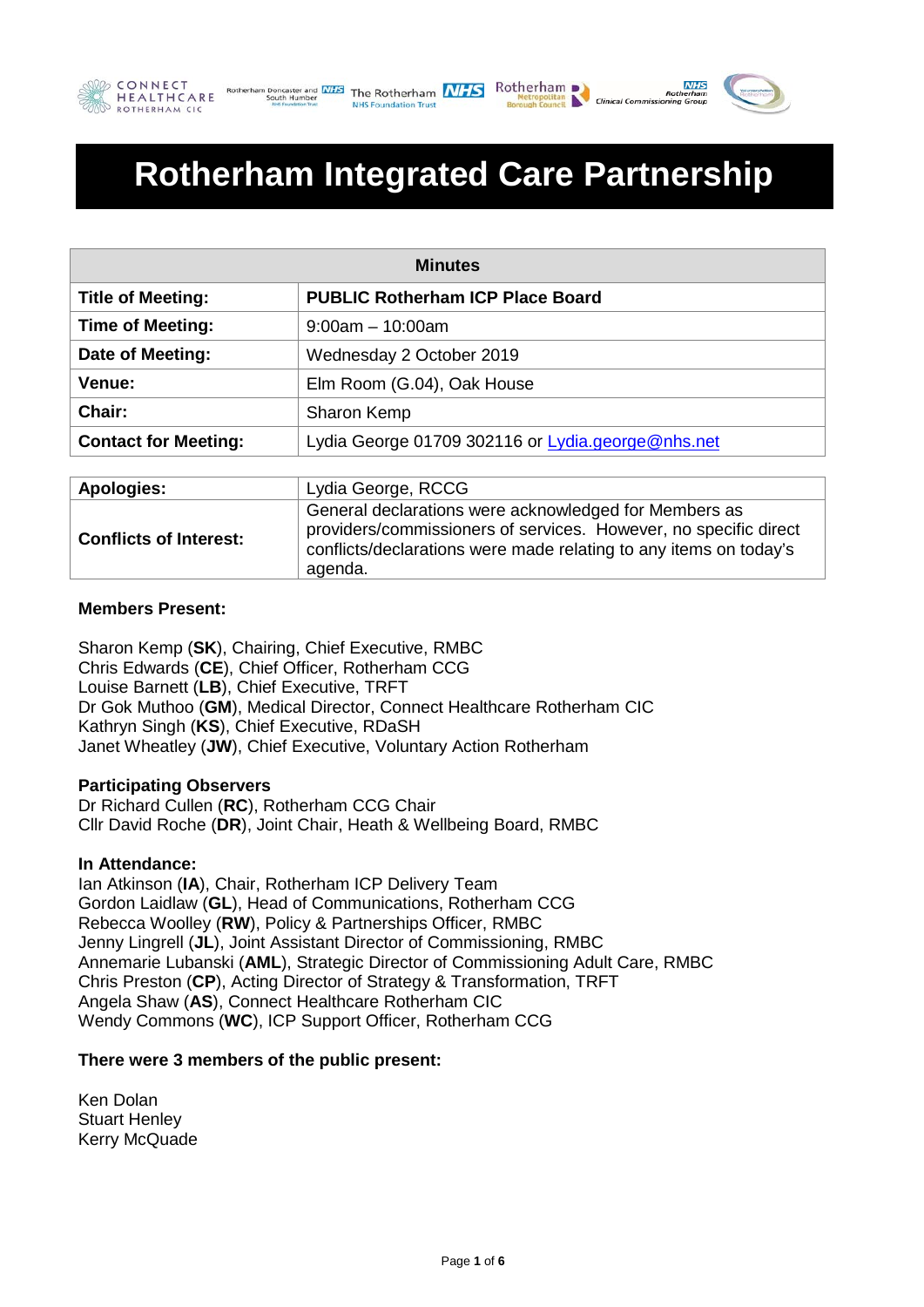| <b>Discussion Items</b>                                                                                                                                                               |
|---------------------------------------------------------------------------------------------------------------------------------------------------------------------------------------|
| <b>Public &amp; Patient Questions</b>                                                                                                                                                 |
| A question was posed around the decision to move 20 beds at Breathing Space back to The<br>Rotherham Foundation Trust (TRFT) Ken Dolan asked where the decision has been made and why |
|                                                                                                                                                                                       |

Rotherham Foundation Trust (TRFT). Ken Dolan asked where the decision has been made and why staff have been moved away from Breathing Space and given new contracts. He felt that this didn't fit with the Rotherham Place strategy of taking pressure away from the hospital to provide additional bed capacity.

Louise Barnett responded that the Trust has been experiencing challenges in staffing the beds at Breathing Space and had taken the decision to move the patients into the hospital and consolidate nursing staff so that the quality of care can be continued. Patients are still receiving respiratory pathway focussed care. However, because the decision was taken quickly and at short notice it had not been possible to consult with patients and staff.

A wider review is underway which includes active patient consultation and engagement. The findings will be included in the review report which will come to Rotherham ICP Place Board when completed. It had been a difficult decision for the Trust but they remain committed to meeting patient needs and ensuring they get the best care in line with Place strategy.

Ken Dolan had a couple of other questions, but due to the limited time allocated for Place business, he agreed to submit the questions in writing for a full response from the Place Board.

# **2 Transformation Group Updates**

# *Children & Young People's Transformation Group Subject –* **Special Educational Needs & Disability (SEND)** *Presented by Jenny Lingrell (JL)*

Jenny Lingrell highlighted the changes implemented since last reporting including:

- − the Supported Internships Project has commenced with Next and the Rotherham Opportunities **College**
- the SEND Strategic Board has agreed five strategic outcomes for SEND children and young people and are developing a performance scorecard to measure them
- The CAMHS SEN Lead is now in post, as is the Rotherham visual impairment team leader
- − SEND health sufficiency assessment recommendations have been implemented and recruitment is now complete
- Rotherham sensory differences model is in the process of being implemented.
- − A voices day is planned for November to co-produce the new SEN strategy
- − Complaints and tribunals remain below the national average
- The new 'place-wide' SEND newsletter will 'go live' this month. A copy will be shared with ICP Place Members.

# *Action: JL*

JL summarised some concerns that the group is currently addressing. These included the variable quality and the increasing demand for education, health and care plans, long waiting times for children and young people to get ASD and ADHD assessment, overspending on the high needs budget and earlier planning for transition to adulthood. Intense work is also currently being undertaken to address the quality of health support for children whilst they are at school.

In terms of next steps, JL advised that work is underway on implementing an education, health and care team improvement plan. A new casework management system has also been purchased to improve the quality of plans and respond to increased demand. This will be implemented in the new year and is expected to give better visibility of plans. An action plan has been put in place to improve the timeliness of ASD and ADHD assessments. In order to increase support to children, young people and families and to reduce demand in the longer term, SEN support services are currently being reviewed.

IA asked members to note the assurance provided by all posts being recruited to as Place had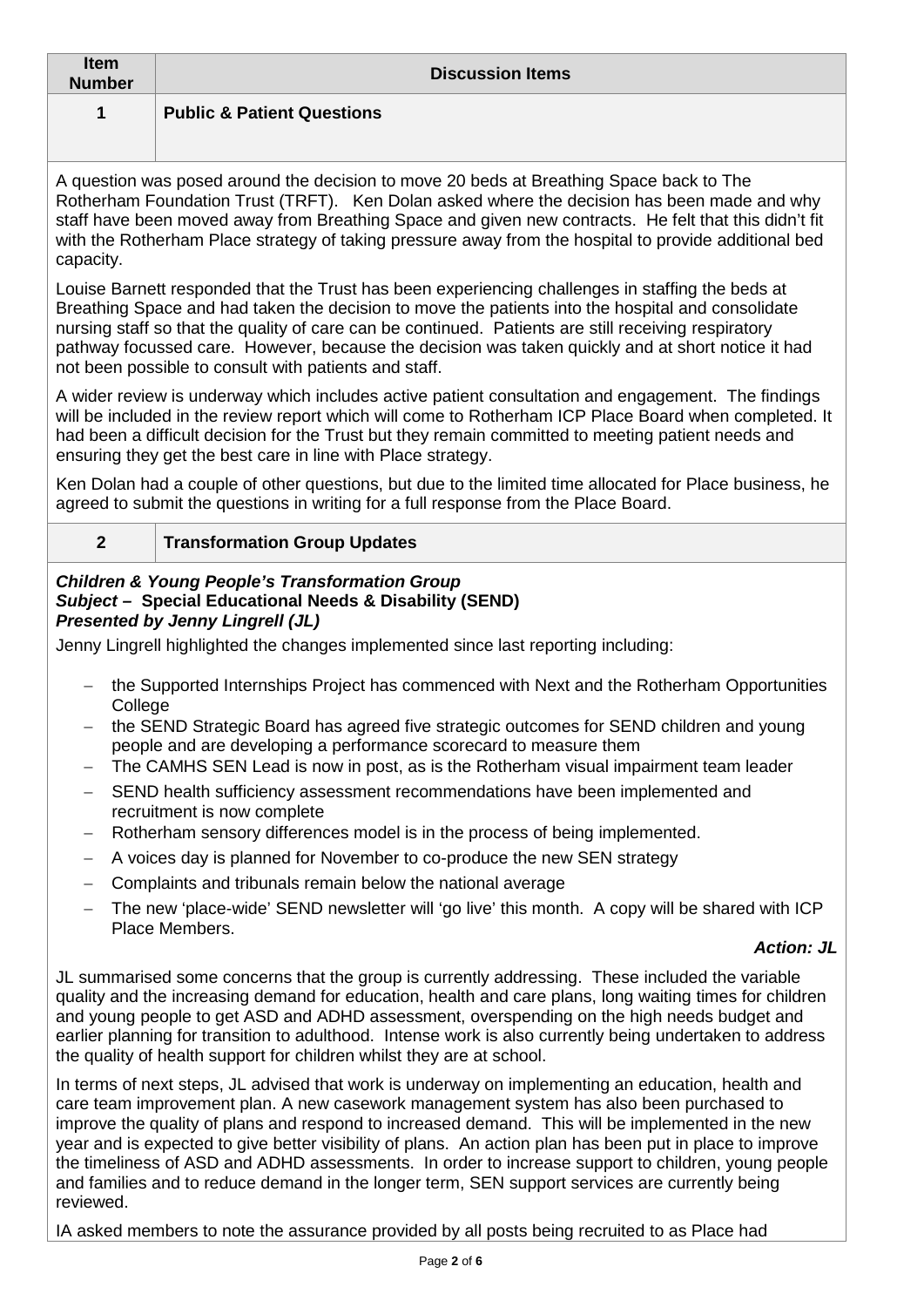committed to do.

Sharon Kemp thanked JL for the presentation and asked that further detail on the targets to reduce waiting times for the ASD diagnosis pathway is included in the next update. However, it was noted that more detail will be provided in the refreshed Plan and performance framework.

# *Urgent & Community Care Transformation Group Subject – Support to Care Homes Presented by Chris Preston (CP)*

Chris Preston highlighted how integrated working is helping to manage A&E attendances and acute admissions from care homes whilst also allowing for further support to be given to care homes with training. The integrated discharge team is leading the way in South Yorkshire in using the NHS capacity tracker for effective capacity and discharge management. NHS mail has been rolled out to care homes and progress is now being made toward record sharing.

CP reported that the care sector continues to be fragile requiring more innovative working and a supportive approach, particularly in relation to increasing provision and recruitment and retention. However, more capacity is beginning to come to the market with an off-site community unit due to open in November 2019. Ten winter pressure beds will also be introduced from December 2019. Next steps will include work on training and development around promoting oral health and nutrition and COPD awareness. A flu immunisation programme will commence in October 2019 for both care home staff and residents.

Members noted that the Urgent Care & Community Transformation Group is in the process of refreshing and reforming its membership. Discussions are underway with Connect Healthcare Rotherham (GP Federation) to determine the best way to involve Primary Care Networks and their Clinical Directors.

Sharon Kemp thanked CP for the update on progress.

## *Mental Health & Learning Disability Transformation Group Subject – Rotherham's Strategy to Promote Mental Health & Wellbeing Presented by Ian Atkinson (IA)*

Ian Atkinson reminded members that the cornerstone of the plan is around 'Five Ways to Wellbeing' which has been used in range of different scenarios to link into the different streams of work as well as in public consultations. The campaign was originally launched 12 months ago but it is important to continue raising its profile to ensure it is owned by all partners and becomes embedded into provided and commissioned services. The loneliness pilot project is being used through 'Making Every Contact Count'. If it evaluates successfully it will be rolled out across the borough providing resources are available.

Going forward, work will focus on refreshing the 'Better For All' strategy and action plan and the development and launch of a loneliness action plan from the stakeholder event held in September. A collection of case studies demonstrating the impact of the 'Five Ways to Wellbeing' campaign and the roll out of the 'Five Ways' material to support vulnerable groups is also planned.

Cllr David Roche expressed concern about 'silo working' by partners on different campaigns and the importance of bringing together the various campaigns to better co-ordinate the joint working and public information events so that the messages to the public become more integrated into everyday life.

Sharon Kemp thanked the MH & LD transformation group for the update. She advised that the challenge for them is to look at better integrated ways of working to create more movement towards embedding 'Five Ways to Wellbeing' and behavioural change. Following discussion, it was suggested that Voluntary Action Rotherham works with local groups to provide constructive challenge and determine whether 'Five Ways' is being adopted or whether re-connecting with the campaign and raising the profile needs to be re-energised.

*Action: IA*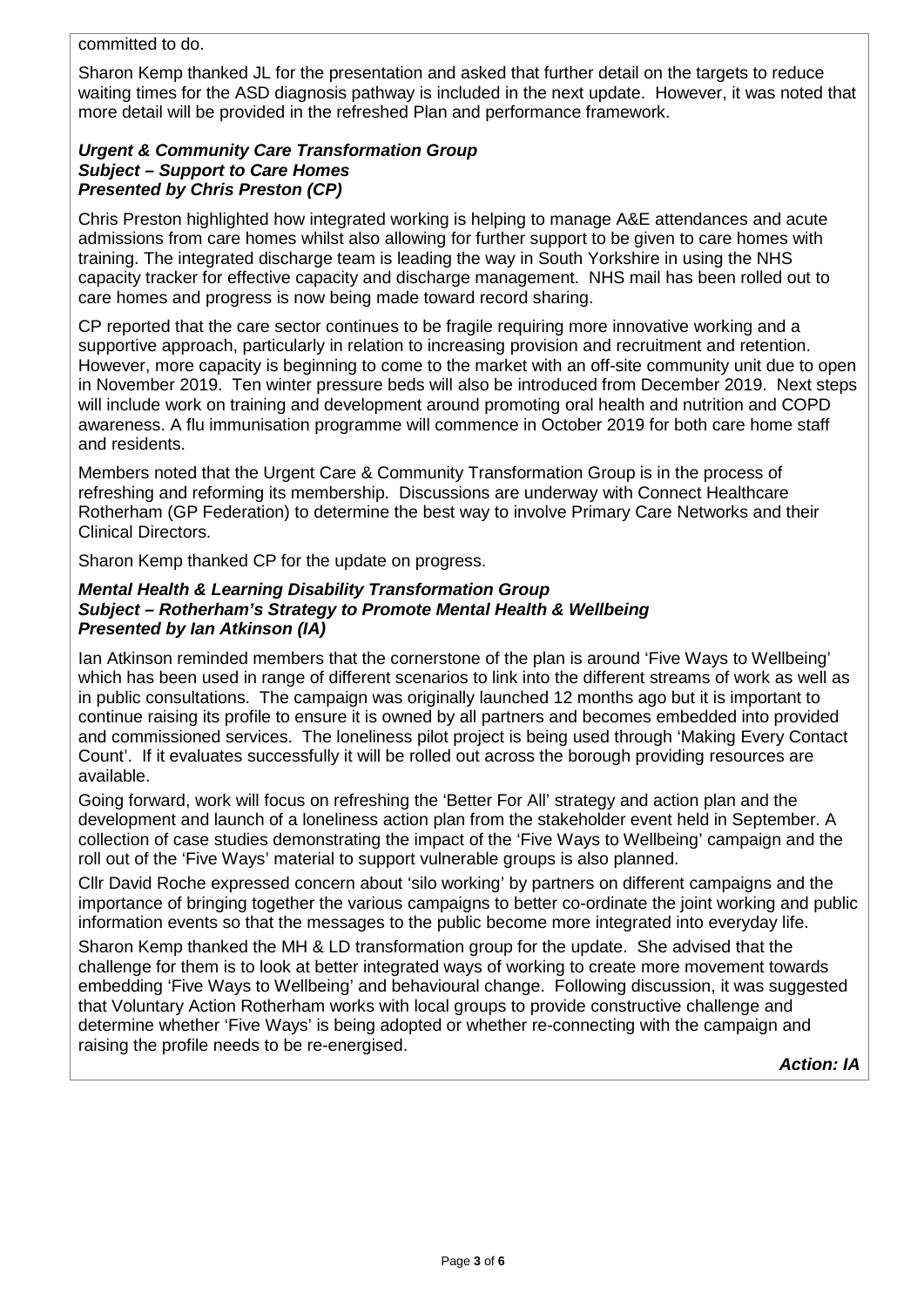# **3 Rotherham Response to the NHS Long Term Plan**

Ian Atkinson explained that Place Board had committed to update the Rotherham ICP Place Plan to reflect the NHS Long Term Plan (LTP) by November. He presented a set of slides that explained the work undertaken so far. IA highlighted that time is also being spent on ensuring that there is, not only alignment with the Long Term Plan from a Rotherham perspective, but also with the ICS response to the LTP. Rotherham along with all the SY&B ICPs has inputted to ensure that the key deliverables and inputs reflect our 'Place' as well as fitting with national strategy.

The ICP Delivery Team has taken time to confirm the priorities in the Plan and has challenged group members to reflect on priorities. This has also provided an opportunity for transformation groups to take ownership and reflect how these changes will work in the system. The enabling groups have also reviewed and updated the sections for workforce, communications, digital, estates and finance.

IA highlighted the significant changes and additional sections added since last year's Place Plan. This refresh also presents the opportunity to alter the current terminology used including considering changing 'priorities' to 'themes' or 'priority areas, referring to workstreams as work programmes or transformation programmes, enabling workstreams could become enabling programmes or cross cutting programmes and transformation groups change to delivery groups. These are being further considered and compared with the language used in other Rotherham plans to ensure alignment.

The 'emerging priorities' proposed by each of the three transformation groups were also outlined.

IA reported that a conscious view has been taken to include 'prevention' across all the strategy. It was therefore proposed to develop a 'prevention' enabling group.

Following discussion, Place Board expressed concern that 'prevention' is part of the Health & Wellbeing strategy which currently contains a number of the Place Plan themes within it and is where ownership of them lies. Place Board asked the Delivery Team to consider this in the next iteration of the Plan and reflect clarity to ensure there is no duplication.

Place Board strongly supported smoking cessation being included as a key 'priority' although it could perhaps be referred to as 'tobacco addition' instead.

The Place Board supported the direction of travel on terminology and noted the emerging priorities for 2019.

IA advised that the delivery structure will remain the same but asked members to note that the membership of the transformation groups and enabling groups will be reviewed to reflect the revision of priorities and ensure representation is appropriate.

In terms of next steps, IA advised that ICP Place Partners should now update their respective organisations on progress. These slides will be circulated for sharing with partners organisations. Initial feedback will be incorporated into the next iteration for Confidential ICP Place Board in November with a view to obtaining Place Board sign off at December board. The final draft will be taken through ICP Partner Boards during December for governance.

# *Action: IA/All*

The Chair thanked the Delivery Team and Transformation & Enabling Groups for the first draft of the refreshed ICP Place Plan.

# **4 Be the One Campaign: Suicide Prevention**

As part of the launch of the 'Be the One' suicide prevention campaign, a video has been produced showing 'real stories' from Rotherham people.

The campaign aims to empower Rotherham people to talk to someone they are worried about, whether a stranger or someone they know, listen to help them feel less alone, and to care about those around them to prevent people from reaching the point of suicide. The video can be viewed on the campaign website at; [www.be-the-one.co.uk](http://www.be-the-one.co.uk/) or at;<https://www.youtube.com/watch?v=0lPyji-ZauQ> on youtube. The link also provides training that can be undertaken by any individual.

# **5 Rotherham Health & Social Care Winter Resilience Plan**

Members received the Plan which provides a clear integrated framework for delivery of services and outcomes as we move into and during winter 2019/20. It contains key actions for the Rotherham A&E Delivery Board and the Rotherham Integrated Care Partnership and is closely linked with other key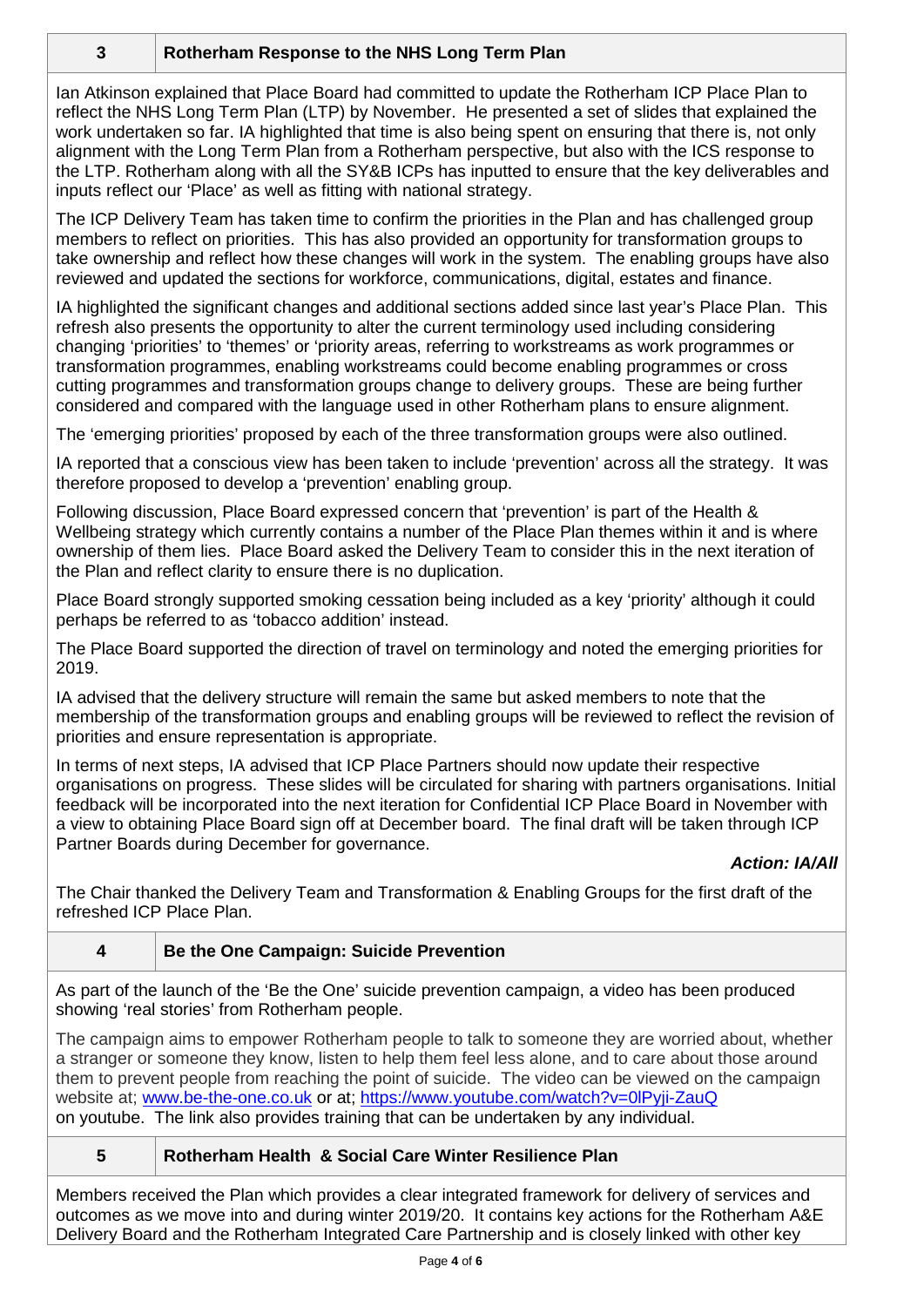strategic reports such as the NHS Long Term Plan and the five year framework for GP contract reform.

Place Board noted the contents of the plan which will be implemented and monitored through the Rotherham A&E Delivery Board.

# **6 Provider Alliance Update**

A meeting has been arranged for Friday 18 October 2019 with Robert McGough to progress next steps in forming the Rotherham Provider Alliance. An update on discussions and outcomes will be reported at the next Place Board.

# **7 Impact of Brexit Update**

Plans are still being progressed for leaving the EU on 31 October 2019 and reporting is expected to increase in the coming weeks.

The situation with the lack of supply of some medications remains the same. The CCG's medicines management team is continuing work to mitigate risks and

Tom Smith from RMBC is leading on planning. He attends the Local Resilience Forum on a regular basis to keep updated and meets with Partners to feedback.

# **8 Draft Minutes from Public ICP Place Board – 4 September 2019**

The minutes from the previous meeting were **APPROVED** as a true and accurate record. There were no matters arising.

## **9 Communication to Partners**

- Continue with promoting the 'Be the one' suicide prevention campaign.
- Five Ways to Wellbeing increase publicity using similar format to suicide campaign as good. practice
- Winter communications to begin in preparation.

# *Action: GL*

| 10                                                        | <b>Risk/Items for Escalation</b>                                                                                                                                                                                                                                                                                                                                                                                                                                                                                                                                                                                                                               |  |
|-----------------------------------------------------------|----------------------------------------------------------------------------------------------------------------------------------------------------------------------------------------------------------------------------------------------------------------------------------------------------------------------------------------------------------------------------------------------------------------------------------------------------------------------------------------------------------------------------------------------------------------------------------------------------------------------------------------------------------------|--|
| There were <b>NO</b> new risks identified for escalation. |                                                                                                                                                                                                                                                                                                                                                                                                                                                                                                                                                                                                                                                                |  |
| 11                                                        | <b>Future Agenda Items</b>                                                                                                                                                                                                                                                                                                                                                                                                                                                                                                                                                                                                                                     |  |
|                                                           | Social Prescribing - (Nov)<br>Estates Update – (Nov)<br>OD & Workforce Update – Workforce Maturity Index (tbd)<br>Rotherham ICP Digital Strategy (Nov)<br>$\bullet$<br>Rotherham ICP Communications & Engagement Strategy (Dec)<br>Standard Agenda Items<br>Delivery Dashboard/Performance Framework (quarterly)<br>$\bullet$<br>Transformation Groups Spotlight Updates (monthly)<br>$\bullet$<br>Rotherham Provider Alliance Update (monthly)<br>$\bullet$<br>Impact of Brexit Updates (as required)<br>$\bullet$<br>Primary Care Network Updates (as required)<br>Terms of Reference Reviews - All ICP Groups (Annually)<br>Risk Log (monthly)<br>$\bullet$ |  |
| 13                                                        | <b>Date of Next Meeting</b>                                                                                                                                                                                                                                                                                                                                                                                                                                                                                                                                                                                                                                    |  |
| Wednesday 6 November 2019, at 9am at Oak House, Bramley.  |                                                                                                                                                                                                                                                                                                                                                                                                                                                                                                                                                                                                                                                                |  |